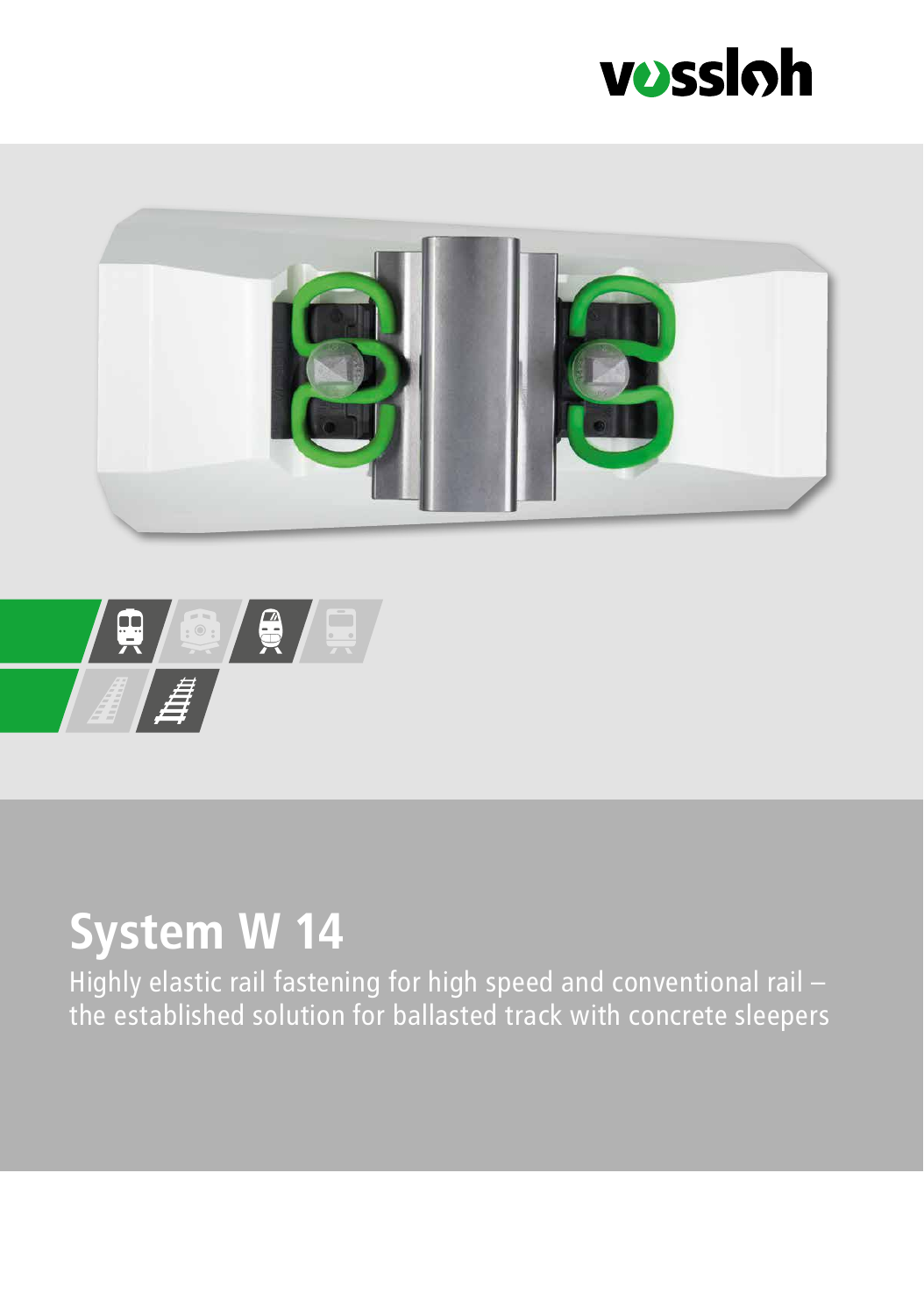# Vossloh fastening systems

### Based on our experience we are setting standards of the future.



### **High Speed on an elastic base**

High speed means high dynamic forces – a test of stamina for the rail fastening system. Vossloh tenwith high elasticity are able to balance the dynamic track forces out in an outstanding way.



### **Conventional Rail – Safety on standard routes**

### **System W 14 – established solution for concrete sleepers on ballasted tracks**

The combination of concrete sleepers on ballast is the most frequently used railway track structure all over the world. In the so-called W-track, sleeper shoulders provide stability for track and fastening system and allow the transfer of forces generated by traffic. The ballast bed is flexible and transfers these loads homogeneously into the substructure, also absorbing noise and vibration caused by train movements. The W 14 system completes this railway track perfectly because its elastomer rail pad *cellentic* optimizes the elasticity and with this, it contributes to the protection of the track bed.

### **The original made by Vossloh: the most popular solution for ballasted track for more than 25 years**

Developed in the 1980s and installed in Germany for the first time, Vossloh's system W 14 became the most popular fastening system for ballasted tracks worldwide. For the first time, the now common way of pre-assembling was possible – due to the then novel shape of the Skl 14. This revolutionised track installation; it became easier, faster and therefore less expensive. Additionally, the tension clamp Skl 14 initiated the possibility of using elastic rail pads to improve travelling comfort and the life cycle of track components. Today transportation companies from more than 50 countries trust Vosslohs W 14. More than a quarter of a billion fastening points of the system are already installed, equating more than 80,000 km track length – a route that could circle the earth twice. By using elastic *cellentic* rail pads, the system is also suitable for high speed traffic – in France, Saudi Arabia and Morocco at speeds up to 320 km/h.



### **Vossloh** *protect:*

The new coating for tension clamps, sleeper screws and T-head bolts (incl. nuts ans wahsers) – for a consistent and high coating quality.

### **Advantages**

- Conventional barrier protection **plus** cathodic corrosion protection, preventing the base material from corroding in the event of damages, e.g. caused by flying ballast.
- Withstands extreme conditions such as high temperature fluctuations, high humidity and industrial climate (acid rains).

### **D** cellentic

*cellentic* is an elastomer made of EPDM that ensures high stability against many types of chemical attacks. The advantage: the material provides excellent resistance to temperature, aging, and weather conditions as well as it is very stable under per-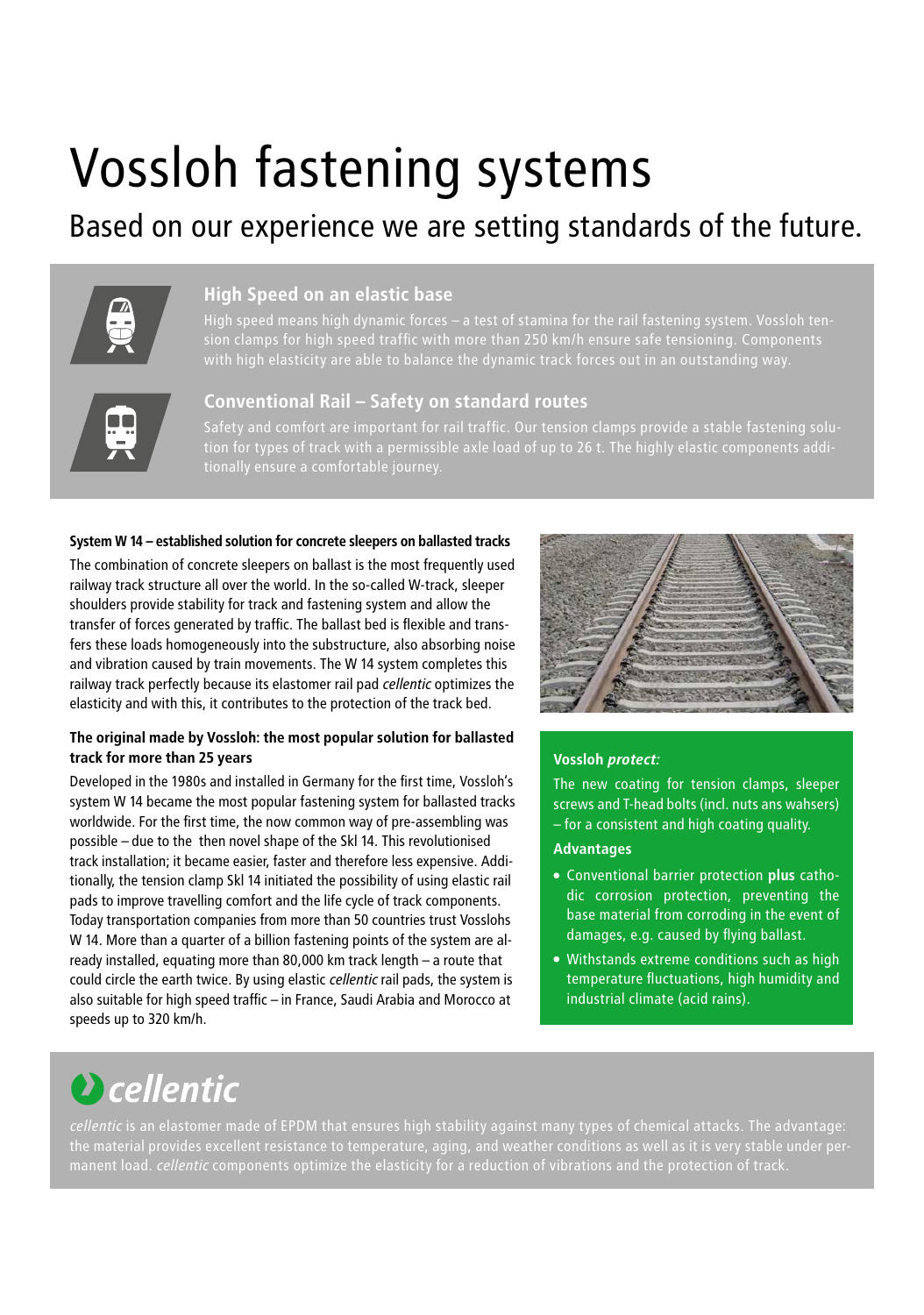## System W 14 Elastic. Safe. Resilient. Flexible.

### **The W-shape of the Skl 14 provides safety**

For meeting the required *rail creep resistance* two highly elastic, independently acting spring arms steadily hold the rail down; the middle bend acts as an additional *tilting protection*. With its high fatigue strength, it resists the dynamic vertical movements that are caused when the vehicle rolls over the rail. The system is *maintenance-free*: Due to the permanently acting tension, Skl and screw cannot loosen, the middle bend prevents the spring arms from plastic deformation.

#### **Angled guide plates keep the rail in the track**

The angled guide plates lead the forces introduced into the rail by train in the concrete. In this way, the screw-dowel combinations are not loaded by shearing and bending forces. The design of the angled guide plates additionally supports the *tilting protection*. Different widths can *adjust the gauge.*



**Adjustable height**

Using height adjustment plates, the *height of the system can be regulated.* With the optimized height adjustment plates *NG* the *cellentic* rail pad rests completely on the bearing face.



### *cellentic* **rail pad for high elasticity**

The elasticity of the *cellentic* pad compensates the impacts of the vertical forces and with this, stable rail deflection; it also damps vibrations and *minimizes the structure-borne noise.*

#### **Securely clamped with the screw-dowel combination** *NG*

The high-quality dowels made of hightech material are extremely strong and efficient: Lateral forces are reduced, this leads to a *decrease in the load on the sleeper.*

**Easy handling for installation and rail maintenance due to preassembly and exchangeability**

- factory.
- At the construction site, it will only be required to lay the rail
- Due to the innovative tool VosMat Rapid, an automated instal-
- 
- All components, including dowels, can be replaced easily.